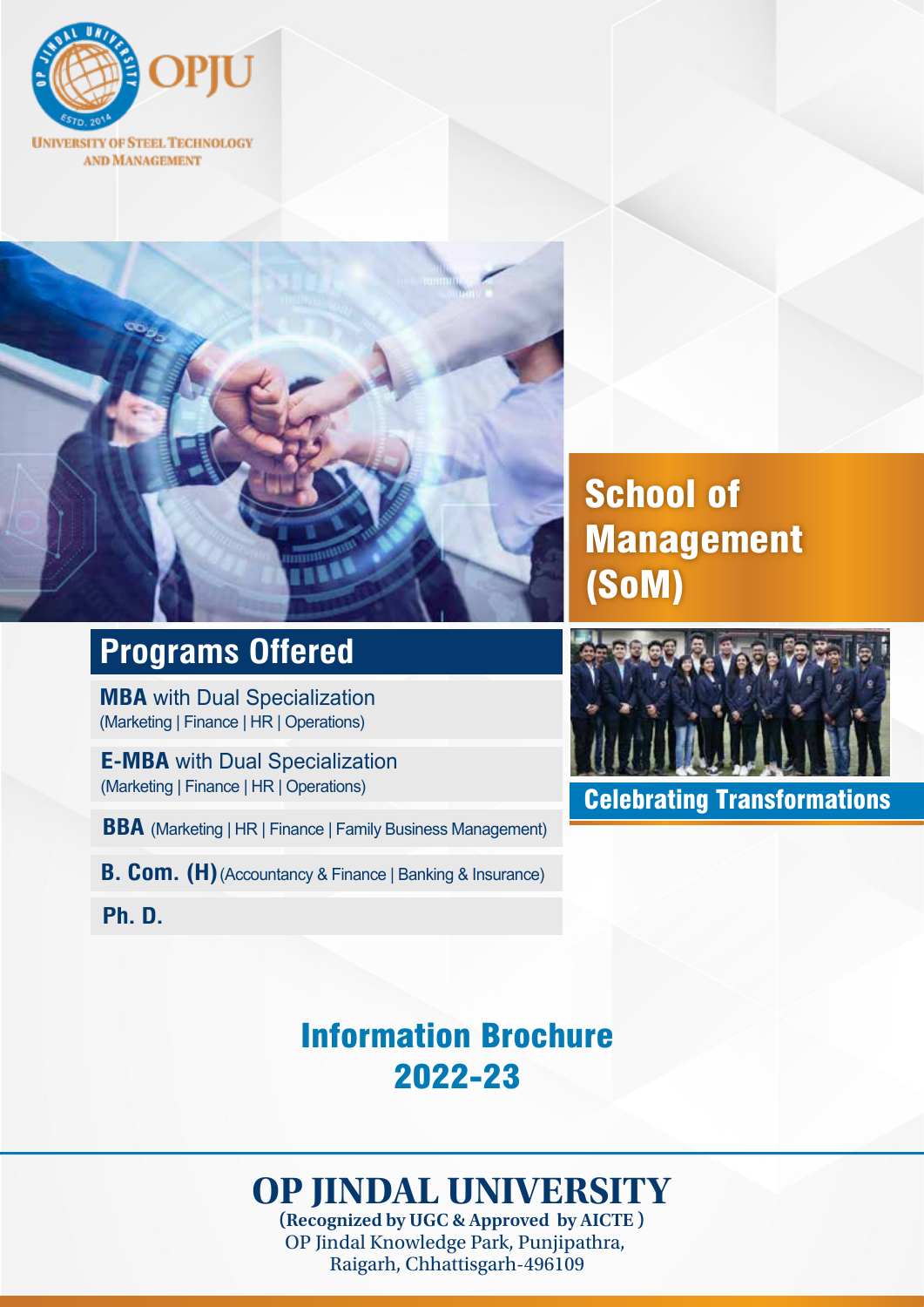### SoM @ OPJU at a glance

#### **Vision**

OPJU aims to build a globally recognised institution where students learn by doing, where the real world challenges find practical solutions and innovation happens by design and not by default.

#### **Mission**

- **O** To adopt experiential pedagogy across its program, to make students understand the concept and give them ability to solve real world problems
- **C** To develop programs aligned to new-age technologies to make the students industry ready
- **O** To harness global collaborations to create partnerships to enhance research, teaching, and institution building
- **O** To embed liberal education to develop well rounded professionals who can work at multiple levels of responsibilities
- To create an "Industry Focused" environment to foster research to solve real world problems

#### About OPJU

OP Jindal University (OPJU) is a private university located in Raigarh, Chhattisgarh, India. It was established by an Act of Legislature in the state assembly of Chhattisgarh in 2014. Founded by the Jindal Education and Welfare Society, OPJU was set up to bring high quality education to its students based on a world class curriculum, the latest teaching methodology and committed faculty members. The multidisciplinary university aims to develop young professionals and future leaders who will not only power growth and development in the state, but also make a mark globally. The OPJU has UGC and AICTE affiliation. This is the only University dedicated to Steel Technology and Management.



The School of Management (SoM), is heading towards excellence on the academic horizon through consistent hard work and commitment. The school is having highly qualified faculty with industry exposure who are committed to premium quality and holistic education. Benchmarked with institutions of repute, our curriculum is extremely contemporary, industry-linked, and is a result of brainstorming efforts of great think-tanks: a large number of faculty members and experts from industry. I strongly believe that the School of Management of OPJU is marching ahead in the right direction, providing holistic education to the future generation and playing a positive role in nation building.

> **Dr. R D Patidar** Vice Chancellor

Management Education is all about the application of the learning to solve real world problems. Through various creative and innovative pedagogy like activity based learning, case based learningand many more. Our focus is always to expand the thinking faculty in the minds of the students to find creative and innovative solutions to real-life problems. We make them explore things to see not the way they are but what they can be. This opens up a lot of possibilities for them, making them true leaders in their domain of studies.

**Dr. Shesadev Nayak** Dean, School of Management



School of Management programs are designed to develop managers and leaders for both the local and global markets. It is taught by a combination of our full-time academics and faculty and suitably qualified industry practitioners. The programme is multidisciplinary and is focused on integrating key areas of management, enhancing leadership potential and developing the critical skills required to succeed in the fast paced and dynamic business environment.

> **Dr. Saket Jeswani** Asst. Dean, Professor & Head, School of Management

### Highlights of SoM

**Dual Specialization with Industry Relevant Curriculum**

**Learning by Doing, Supported by Integrated Internships Industry Visits & Excursion Tours Case Based Method of Teaching**

**Well-Qualified and Experienced Faculty Members World Class Infrastructure**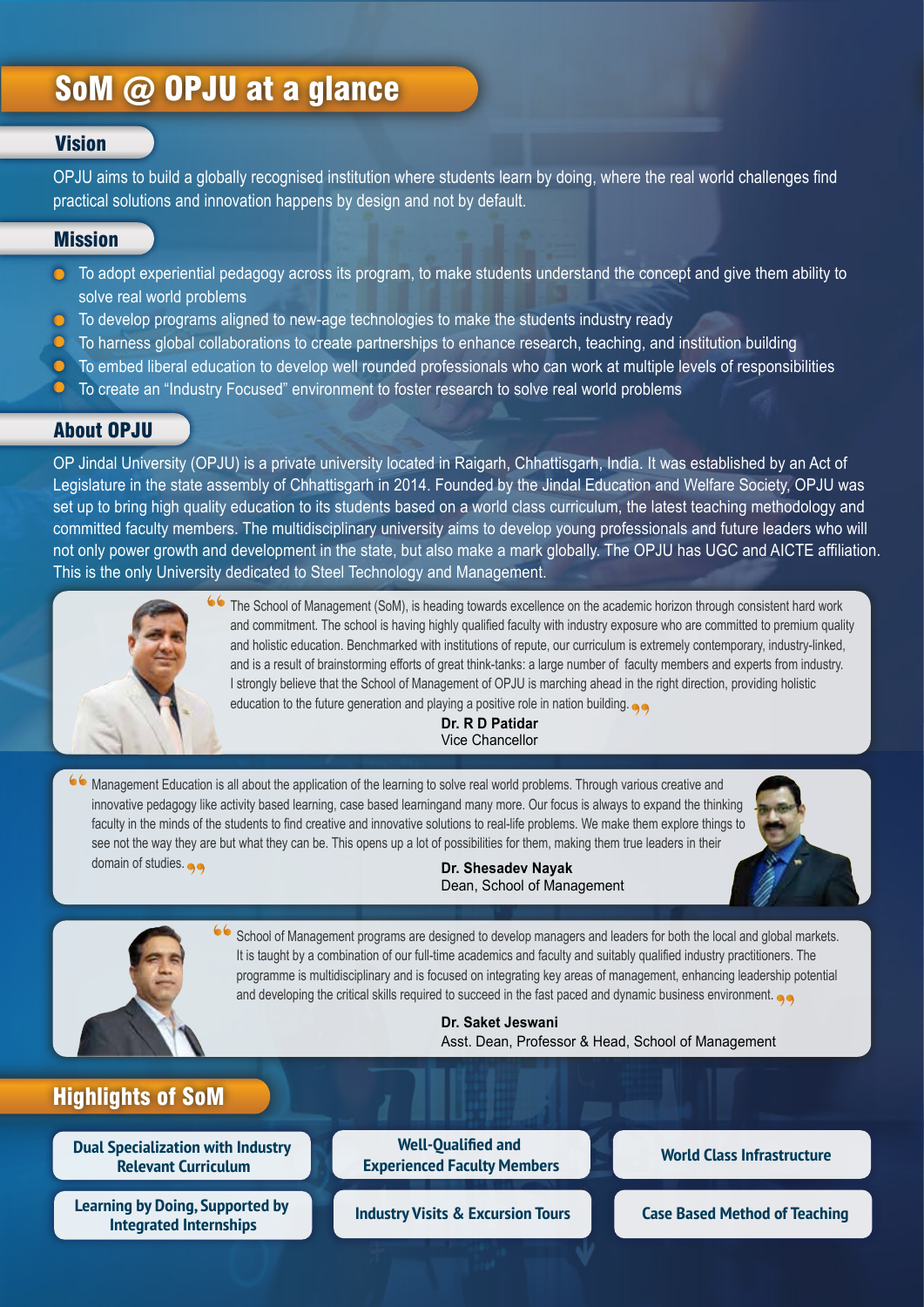### Courses @ SoM

#### Master of Business Administration [MBA]

The flagship two-year full time MBA programme under the School of Management follows a semester pattern. Keeping in view of the brand mantra of "Learning by Doing", the course is interspersed with industry visits, case studies, projects, management games, role plays, corporate interactions, activities and so on. In addition to academics, adequate emphasis is given on building the leadership skill in the students enabling them to be ready for Industry 4.0.

**Specialization Offered :** Marketing | Finance | Human Resource | Operations

**Eligibility : Bachelor's degree or equivalent in any discipline with minimum 50% aggregate marks.** 

Selection is done on the basis of a valid score card of CAT/ CMAT/ XAT/ MAT/ ATMA/ OPJU-MAT.

#### Executive Master of Business Administration [E-MBA]

Professional education received the prime importance after India set its journey of globalization. The demand for competitive performance built further pressure on various sectors to introduce executive education programs. Pandemic situations also seconded this movement to pursue virtual and online studies than in the regular modes. Barring a few, industries also preferred to groom their executives in sync with their profession. Thus contexts of shifting choices, slowly transformed to one of the forced requirements.

OP Jindal University (OPJU) introduced its two-years online EMBA program run by the School of Management (SoM). In addition to the core courses, an executive enrolled in this program, enjoys the freedom of selecting a dual specialization to meet his functional responsibilities and interests in the organization. The features of EMBA like the summer internship program, mini-dissertation, case-studies, and field-projects boosts the industry, institute and the professionals in a mutually energizing win-win manner. The program aims at sharpening all kinds of managerial knowledge, skills and techniques of the executives who transform themselves for bigger roles.

**Specialization Offered :** Marketing | Finance | Human Resource | Operations

**Eligibility** : Bachelors with 50% marks and 3 years of work experience as an executive or entrepreneur are eligible to join this program with sponsorship or NOC.

Selection is done on the basis of a valid MAT, CAT, GMAT, GRE score (not older than 3 years) or OPJU-MAT. Additional screening is done through GD/PI and also testing the academic knowledge and experience.

#### Bachelor of Business Administration [BBA]

The BBA programme is a three-year full-time course, intended as the first degree which helps students develop a wellrounded skill set to enter the world of business. Students study a diverse set of subjects covering the fundamentals of business management and gain an understanding of major areas of global business. With this foundation, students are well positioned to go for further specialization in disciplines such as Finance, HRM, Marketing, Family Business Management or pursue a more general management oriented path at work or study. Specially designed elective courses will help students who wish to join family businesses.

**Eligibility** : At least 50% marks in class XII or equivalent in any discipline

#### Bachelor of Commerce with Honors [B.Com.(H)]

B.Com. is a 3-year undergraduate course that deals with the study of financial accounting, corporate tax, economics, company law, auditing, business management, etc. The main aim of the course is to train the students both in theoretical and practical aspects related to the writing and interpretation of books of accounts, financial and economic environment and to help them acquire the management skills required to manage an organization. B.Com. graduates have umpteen number of job opportunities as chartered accountant and in the financial sector.

**Eligibility** : At least 50% marks in class XII or equivalent in any discipline

#### Doctor of Philosophy in Management [Ph.D.]

The Ph.D. programme at SoM, is designed to provide the researchers with research skills and knowledge in various domains of management. This programs caters to the needs of the regular full-time scholars and working executives. Students with good teaching and research acumen can be absorbed as resident scholar with stipend during their full-time Ph.D.

**Eligibility** : Masters with minimum 55% marks and performance in Doctoral Entrance Test.